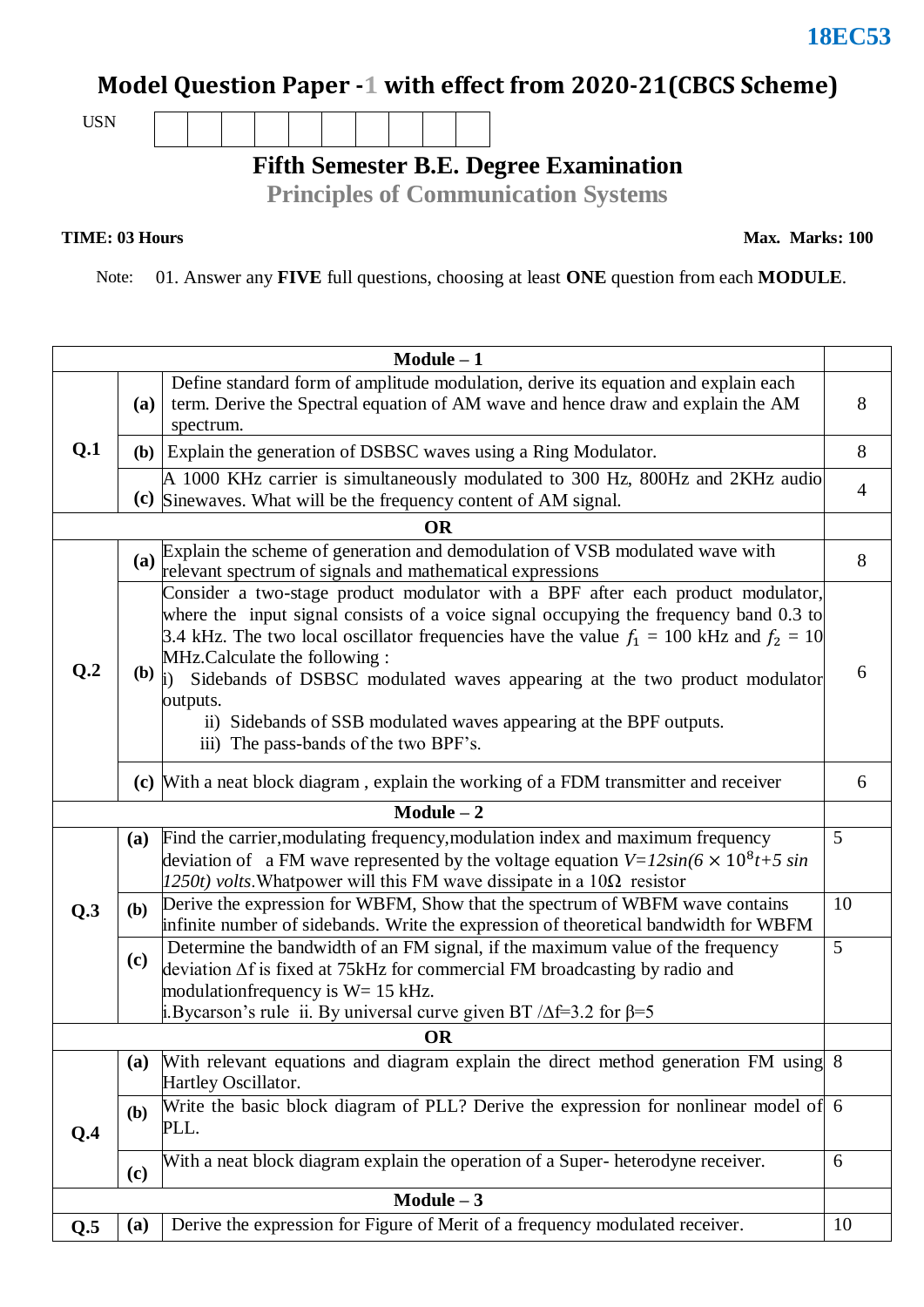## **18EC53**

|      | (b)                                                                              | Define noise. What is Noise Equivalent Bandwidth? Explain with relevant equations.                                                                                                                                                                                                                                                                                                                                                                                                                     | 6              |  |  |  |
|------|----------------------------------------------------------------------------------|--------------------------------------------------------------------------------------------------------------------------------------------------------------------------------------------------------------------------------------------------------------------------------------------------------------------------------------------------------------------------------------------------------------------------------------------------------------------------------------------------------|----------------|--|--|--|
|      | Using expresion for figure of merit of AM, find the FOM of single tone AM<br>(c) |                                                                                                                                                                                                                                                                                                                                                                                                                                                                                                        |                |  |  |  |
|      |                                                                                  | <b>OR</b>                                                                                                                                                                                                                                                                                                                                                                                                                                                                                              |                |  |  |  |
|      | With DSBSC receiver model derive the expression for figure of merit.<br>(a)      |                                                                                                                                                                                                                                                                                                                                                                                                                                                                                                        |                |  |  |  |
| Q.6  | <b>(b)</b>                                                                       | Briefly explain the following as applicable to FM<br>$8\,$<br>(i) Capture effect<br>Threshold effect.<br>(11)<br>(iii) Pre-emphasis<br>(iv) De-emphasis                                                                                                                                                                                                                                                                                                                                                |                |  |  |  |
|      | (c)                                                                              | Write a short notes on a) Thermal noise b) Shot noise<br>$\overline{4}$                                                                                                                                                                                                                                                                                                                                                                                                                                |                |  |  |  |
|      |                                                                                  | $Module - 4$                                                                                                                                                                                                                                                                                                                                                                                                                                                                                           |                |  |  |  |
| Q.7  | (a)                                                                              | State Sampling theorem and explain the same with neat sketches and equations.                                                                                                                                                                                                                                                                                                                                                                                                                          | $\tau$         |  |  |  |
|      | (b)                                                                              | What is the necessity of Digitizing of the analog signals?                                                                                                                                                                                                                                                                                                                                                                                                                                             |                |  |  |  |
|      | (c)                                                                              | With neat Block diagrams explain the generation and detection of PPM waves.                                                                                                                                                                                                                                                                                                                                                                                                                            |                |  |  |  |
|      |                                                                                  | <b>OR</b>                                                                                                                                                                                                                                                                                                                                                                                                                                                                                              |                |  |  |  |
| Q.8  | (a)                                                                              | Explain the generation and recovery of PAM (Flat-top) signal with necessary equations<br>and spectrum diagram.                                                                                                                                                                                                                                                                                                                                                                                         | 10             |  |  |  |
|      | (b)                                                                              | With a neat block diagram outline the concept of TDM.                                                                                                                                                                                                                                                                                                                                                                                                                                                  | 5              |  |  |  |
|      | (c)                                                                              | Describe the effect of Noise on a Pulse position modulation System.                                                                                                                                                                                                                                                                                                                                                                                                                                    | 5              |  |  |  |
|      |                                                                                  | Module $-5$                                                                                                                                                                                                                                                                                                                                                                                                                                                                                            |                |  |  |  |
|      | <b>(a)</b>                                                                       | Derive the expression for the output Signal to Noise Ratio of a Quantizer                                                                                                                                                                                                                                                                                                                                                                                                                              | 8              |  |  |  |
| Q.9  | (b)                                                                              | With a neat diagram explain the basic elements of a PCM system.                                                                                                                                                                                                                                                                                                                                                                                                                                        |                |  |  |  |
|      | (c)                                                                              | A compact disc (CD) records audio signals digitally using PCM. Assume the audio<br>signal bandwidth to be 15 KHz.<br>a. What is the Nyquist rate?<br>b. If the Nyquist samples are quantized to $L = 65$ , 536 levels and then binary<br>coded, determine the number of bits required to encode a sample.<br>Assuming that the signal is sinusoidal and that the maximum signal<br>$c_{\cdot}$<br>amplitude is 1 volt; determine the quantization step and the signal-to-<br>quantization noise ratio. |                |  |  |  |
|      |                                                                                  | <b>OR</b>                                                                                                                                                                                                                                                                                                                                                                                                                                                                                              |                |  |  |  |
|      | (a)                                                                              | Write a note on Vocoders.                                                                                                                                                                                                                                                                                                                                                                                                                                                                              | 8              |  |  |  |
| Q.10 | ( <b>b</b> )                                                                     | What are the desirable properties of digital waveforms? To transmit a bit sequence<br>10011011, draw the resulting waveforms using:- Unipolar NRZ; polar NRZ; Unipolar<br>RZ ; Bipolar RZ ; Manchester(split phase)                                                                                                                                                                                                                                                                                    |                |  |  |  |
|      | (c)                                                                              | A TV signal with a bandwidth of 4.2 MHz is transmitted using binary PCM. The<br>number of representation level is 512. Calculate: i) Code word length ii) Final bit<br>rate iii) Transmission bandwidth                                                                                                                                                                                                                                                                                                | $\overline{4}$ |  |  |  |
|      |                                                                                  |                                                                                                                                                                                                                                                                                                                                                                                                                                                                                                        |                |  |  |  |